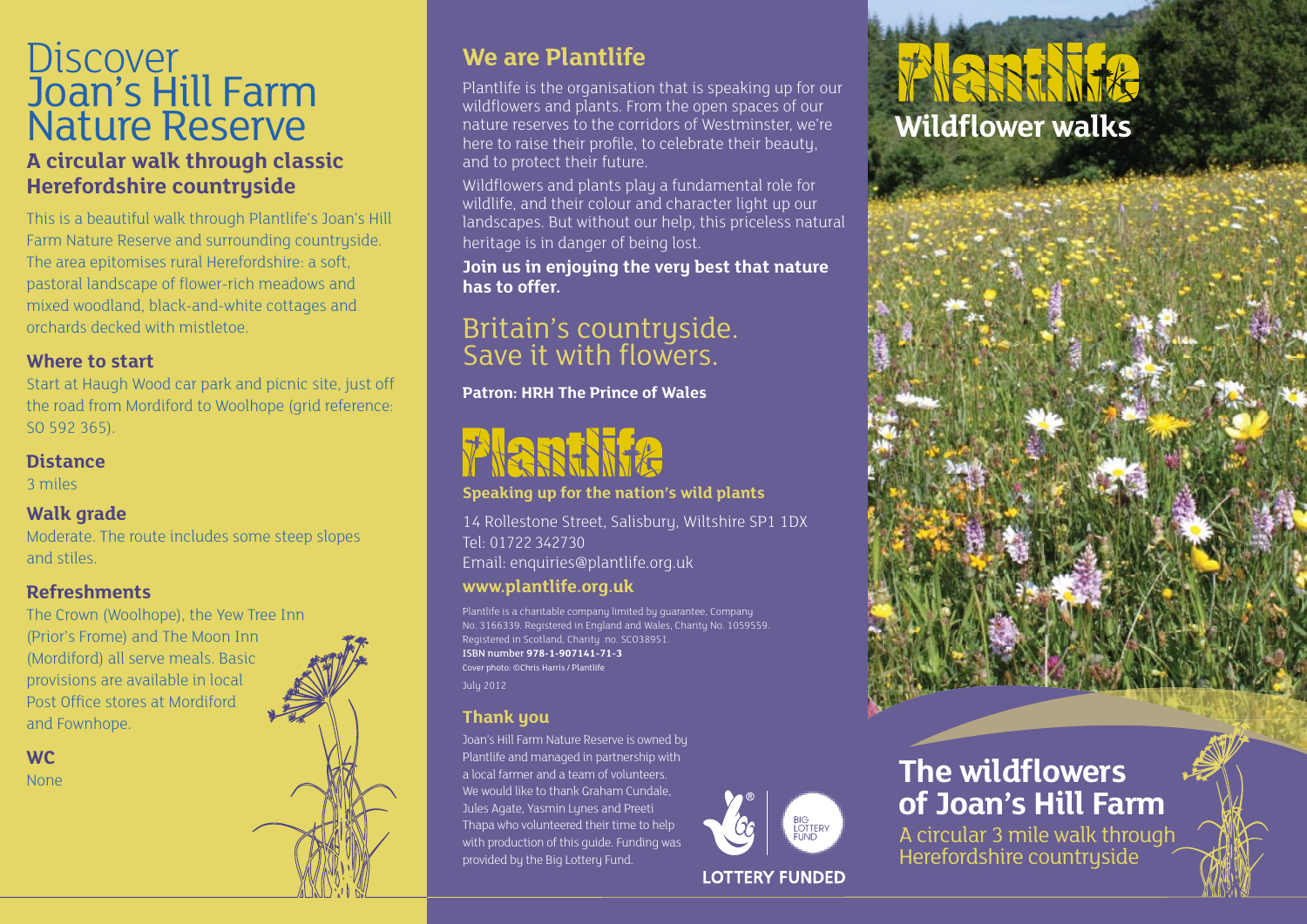# Discover Joan's Hill Farm Nature Reserve

### **Directions**

- **1** From the car park, follow the track from the Forestry Commission noticeboard, past the vehicle barrier. At a crossroad of tracks, ignore turnings and continue ahead downhill.
- At the T-junction, turn left and continue until you reach another T-junction.
- **3** Climb the stile next to the metal gate to reach an information board. You're now in Joan's Hill Farm Reserve. Follow the right-hand edge of the field downhill and beneath trees. This long, sloping meadow is crammed with wildflowers, including cowslips and oxeye daisies.
- **4** Towards the bottom of the slope, ignore a small wooden gate on the right and continue ahead through an open field entrance. Head towards the bottom, right-hand corner of this field. The plants in this damp meadow include meadowsweet, ladies bedstraw and twaublade.
- **5** Climb the stile in the corner and turn left. Follow the left-hand side of this field. Cross the stile and a footbridge over the stream. Now continue ahead, but slightly left through an orchard towards houses to reach another stile.
- **6** Climb the stile and continue ahead and to the right of a house, soon following close to a fence on the left to reach a wooden gate. Pass through the gate on to a tarmac lane and continue ahead.
- **7** After the cattle grid you'll see a junction of three paths on your left. Ignore the first left (through a wooden gate) and the path bearing right (towards The Oaks), but take the middle path, leading off through a gap in the hedge beneath tall ash and poplar trees. Follow the path and eventually you'll reach an orchard through a gate.
- **8** Follow the wire fence on the right. Almost immediately after the fence turns to the right, bear left and



you'll pass the right-hand side of a ruined building. Continue slightly downhill through the orchard towards a wooden stile.

- **9** Cross the stile, then a footbridge and then another stile into an area of pasture. Continue ahead but slightly left. When the boundary on the opposite side of the field comes into view, head for a stile marked by a yellow and black waymarker on a post.
- **10** Cross the stile, then a footbridge. Go through a metal gate, then bear left along a stream towards another stile. Cross this stile and keep following along the lefthand edge of meadows, crossing two further stiles to reach a track.
- **11** Turn left along the track, following it uphill and bear right at a fork. Just off the track is a well-preserved Medieval moat and pond.
- **12** Eventually you'll reach a gate on the left with a timberframed farmhouse ahead. Through this gate, you're into an orchard, once again within Joan's Hill Farm Reserve. Bear right along the hedge. This orchard contains mainly cider apple trees with wonderful names such as Broxwood Foxwhelp and Herefordshire Redstreak.
- **13** If time allows, why not break from the walk route to explore the other fields on the reserve. Look for greenwinged orchid (I) and dyer's greenweed (K). To continue the walk bear right through a gateway and follow the hedge in front of you.
- **14** At the end of the hedge bear left, ignoring a field entrance to the right, and continue ahead on the left-hand side of a tall hedge to reach a stile (15).
- **15** Cross the stile into woodland and follow the path ahead, bearing left at junctions of paths until you emerge on a track.
- **16** Bear right along the track. On a fine day in May or June you might spot the rare wood white butterfly here.
- **17** At the T-junction, bear right.
- **18** At the next crossroads of tracks turn left.
- **19** At another crossroads of tracks, turn right and follow the track back to the starting point at the car park.